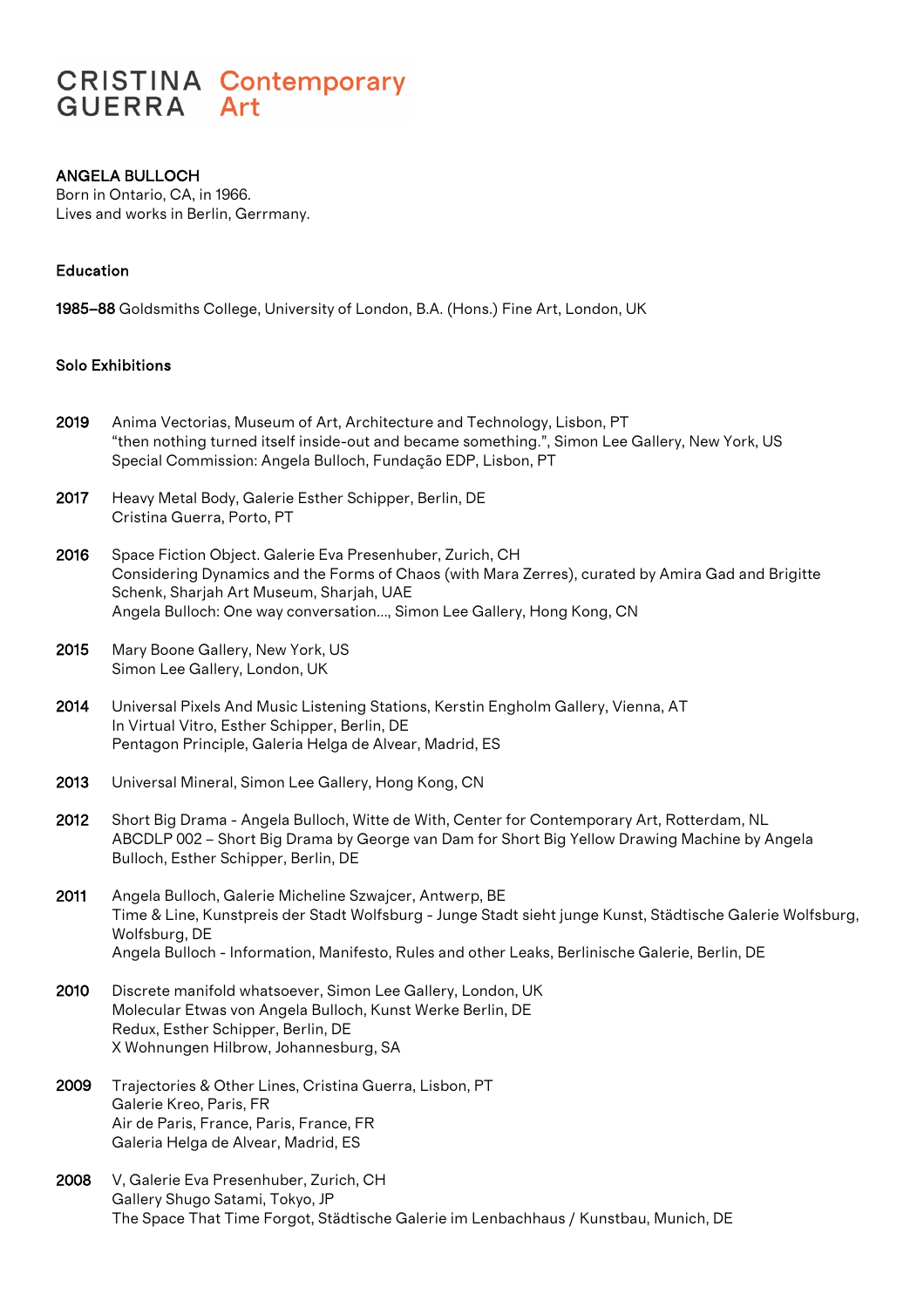- 2007 Repeat Refrain, Enel Contemporanea/ Museo dell' Ara Pacis, Rome, IT Are you coming or going, around? Esther Schipper, Berlin, DE
- 2006 The Power Plant. Contemporary Art Gallery, Toronto, CA De Pont Museum voor Hedendaagse Kunst, Tilburg, NL We Are Medi(eval), Cubitt Artists, (with Liam Gillick), Yuko Gothic Grid, Micheline Szwajcer, Antwerp, BE
- 2005 Modern Art Oxford, Oxford, UK To the Power of 4'Secession, Vienna, Austria, AT Le Consortium, Dijon, FR The missing 13th, Galeria Helga de Alvear, Madrid, ES
- 2004 Engholm Engelhorn Galerie, Vienna, AT Antimatter3, Galerie Eva Presenhuber, Zurich, CH
- 2003 Angela Bulloch/Matrix 206: Macromatrix for your Pleasure, UC Berkeley Art Museum, Berkeley, US New Work 8: Angela Bulloch, World Reflections, Aspen Art Museum, Aspen, US
- 2002 Institute of Visual Culture Cambridge, 'Material O1', Cambridge, UK Galerie Micheline Szwajcer, 'Chain', Antwerpen, BE Macro-World: One Hour3 and Canned, Schipper & Krome, Berlin, DE 1301PE, 'Macro-World, Los Angeles, US Search and Arrest, Y8 International Sivananda Yoga Center, Hamburg, DE
- 2001 Kunsthaus Glarus, 'Z Point', Glarus, CH Gregorio Magnani, 'Matrix', London, UK
- 2000 Headless with legs + Tripping, 1301PE (projects and editions), Los Angeles, US From the Eiffel Tower to the Riesenrad, Galerie Kerstin Engholm, Vienna, AT Licht in Bewegung, Passage City Center, (permanent installation), Linz, AT Prototypes, Galerie Hauser & Wirth & Presenhuber, Zurich, CH BLOW\_UP T.V., Galerie Schipper & Krome, Berlin, DE
- 1999 Galerie für Zeitgenössische Kunst, Leipzig, DE Mehdi Chouakri, (with Sylvie Fleury), Berlin, DE
- 1998 Superstructure, Museum für Gegenwartskunst, Zurich, CH Codes, Schipper und Krome, Berlin, DE Sounds Off, Robert Prime Gallery, London, UK
- 1997 Vehicles, Le Consortium, Dijon, FR Soundbank, Kunstverein Ludwigsburg, Ludwigsburg, DE
- 1996 Galerie Walcheturm, Zurich, CH Robert Prime Gallery, London, UK
- 1995 Mudslinger, Schipper & Krome, Cologne, DE From the chink to Panorama Island, PADT, Marc Foxx Gallery with 1301/Brian Butler, Santa Monica, US
- 1994 Kunstverein Hamburg, Hamburg, DE FRAC Lanquedoc-Roussillon, Aldebaran, Baillargues, FR
- 1993 Centre pour la Création Contemporaine, Tours, FR Rules Series, Esther Schipper/Friesenwall, Cologne, DE The art of survival/baby-doll saloon, Laure Genillard, (with Sylvie Fleury), London, UK
- 1992 Esther Schipper, Cologne, DE Galleria Locus Solus, Genua, IT
- 1991 Le Case d'Arte, Milan, IT
- 1990 APAC Centre d'Art Contemporain, Nevers, FR Galerie Claire Burrus, Paris, FR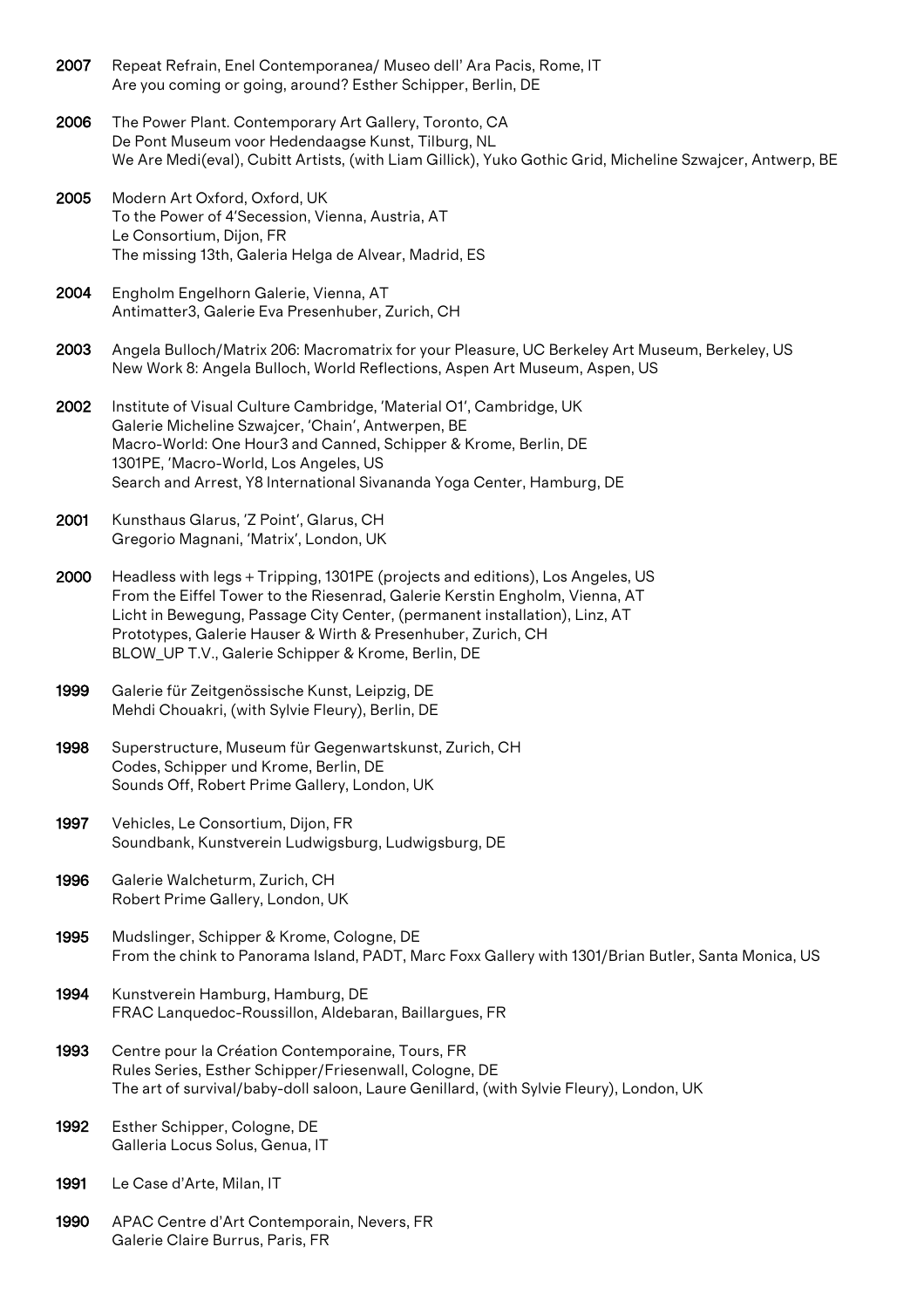# Group Exhibitions

- 2019 Form and Volume, curated by Jens Hoffmann, Cristina Guerra Contemporary Art, Lisbon, Portugal
- 2018 Always Different, Always the Same: An Essay on Art and Systems Bündner Kunstmuseum, Chur, CH Double Lives: Visual Artists Making Music, Museum Moderner Kunst Stiftung Ludwig, Vienna, AT
- 2017 A Certain Kind of Light, The Towner Art Gallery, Eastbourne, Sussex, UK

2016 Development - Okayama Art Summit 2016, Curated by Liam Gillick, Okayama, JP Night in the Museum - An Arts Council Collection exhibition curated by Ryan Gander, Longside Gallery, Yorkshire Sculpture Park, Yorkshire, UK Beginnings, Galerija Vartai, Vilnius, LT Fractured, Simon Lee Gallery, Hong Kong, CN L'air du temps, Kerstin Engholm Gallery, Vienna, AT Lo Inconmensurable: Una Idea de Europa, Centro Centro, Madrid, ES The Natural Order of Things, Fundacion Jumex Arte Contemporaaneo, Granada, Mexico City, MX Tobias Rehberger Presently, neugerriemschneider, Berlin, DE Lever les yeux au ciel, Maison des Arts George Pompidou, Cajarc, Le Consortium, Dijon, FR

2015 UGO RONDINONE I LOVE JOHN GIRONO, Palais de Tokyo, Paris, FR Lunapark 2000: Light from the Marli Hoppe-Ritter Collection, Museum Ritter, Waldenbuch, DE Sensory Systems, The Grundy, Blackpool, UK Faux Amis, Simon Lee Gallery, London, UK Ladies First! Schauwerk Sindelfingen, Sindelfingen, DE The Decorator and the Thief, Northern Gallery for Contemporary Art, Sunderland, UK RAM: Rethinking Art and Machine, Art Gallery of Nova Scotia, Halifax, CD WORKS BY. Galeria Eva Presenhuber, Zurich, CH Hello Walls, Gladstone Gallery, New York, US Walk the Line, Neue Wege der Zeichnung, Kunstmuseum Wolfsburg, Wolfsburg, DE Tele-Gen – Die Sprache des Fernsehens im Spiegel der Kunst 1964 – 2015, Kunstmuseum Bonn, Bonn, DE

2014 Fruits de la Passion – La Collection du Centre Pompidou, Hyogo Prefectural Museum of Art, Kobe, JP Diagrams: Essential Meaning (Angela Bulloch – Langlands & Bell – Simon Patterson), The Holden Gallery, Manchester, UK Seeing through Light. Selections from the Guggenheim Abu Dhabi Collection, The Guggenheim Abu Dhabi, Abu Dhabi. UAE 8th Berlin Biennale. A Private Collection, Haus am Waldsee, Kunstmuseum, Bonn, DE Treasure of Lima, TBA21, The future begins here, Centro Gallego de Arte Contemporáneo, Santiago di Compostela Datascape, Laboral Centro de Arte, Gijon, FR

- 2013 British British Polish Polish: Art from Europe's Edges in the Long' 90s and Today, Centre for Contemporary Art Ujazdowski Castle, Warsaw, PL Das neue Lenbachhaus, Städtische Galerie im Lenbachhaus und Kunstbau, Munich, DE Datascapes curated by Benjamin Weil, Borusan Contemporary, Istanbul,TK The Whole Earth. California and the Disappearance of the Outside, Haus der Kulturen der Welt, DE The Wired Salutation – Angela Bulloch 6 David Grubbs, Performance, Centre Pompidou, FR Exposition Turbulences II, Fondation Boghossian / Villa Empain, Brussels, BE Collection Sandretto Re Rebaudengo: Have you Seen me Before?, Whitechapel, London, UK Gallery, London Touching Colour, Hatton Gallery, Newcastle upon Tyne, UK Double and Add, Angela Bulloch, Anthony McCall, Haroon Mirza", Museum of Art, Rhode Island School of Design, Rhode Island, US Sculptrices, Villa Datris, L'Isle- sur- la- Sorgue, FR Collection on Display, Migros Museum für Gegenwartskunst, Zurich, CH Art in Berlin from 1945 to Today, Berlinische Galerie Museum Für Moderne Kunst, Berlin, DE
- 2012 Revealed: Government Art Collection, Gas Hall Birmingham Museum & Art Gallery, Birmingham, UK A Window on the World. From Dürer to Mondrian and beyond, Museo d'Arte Lugano, Lugano, IT Le FRAC s'invite au Consortium, Le Consortium, Dijon, FR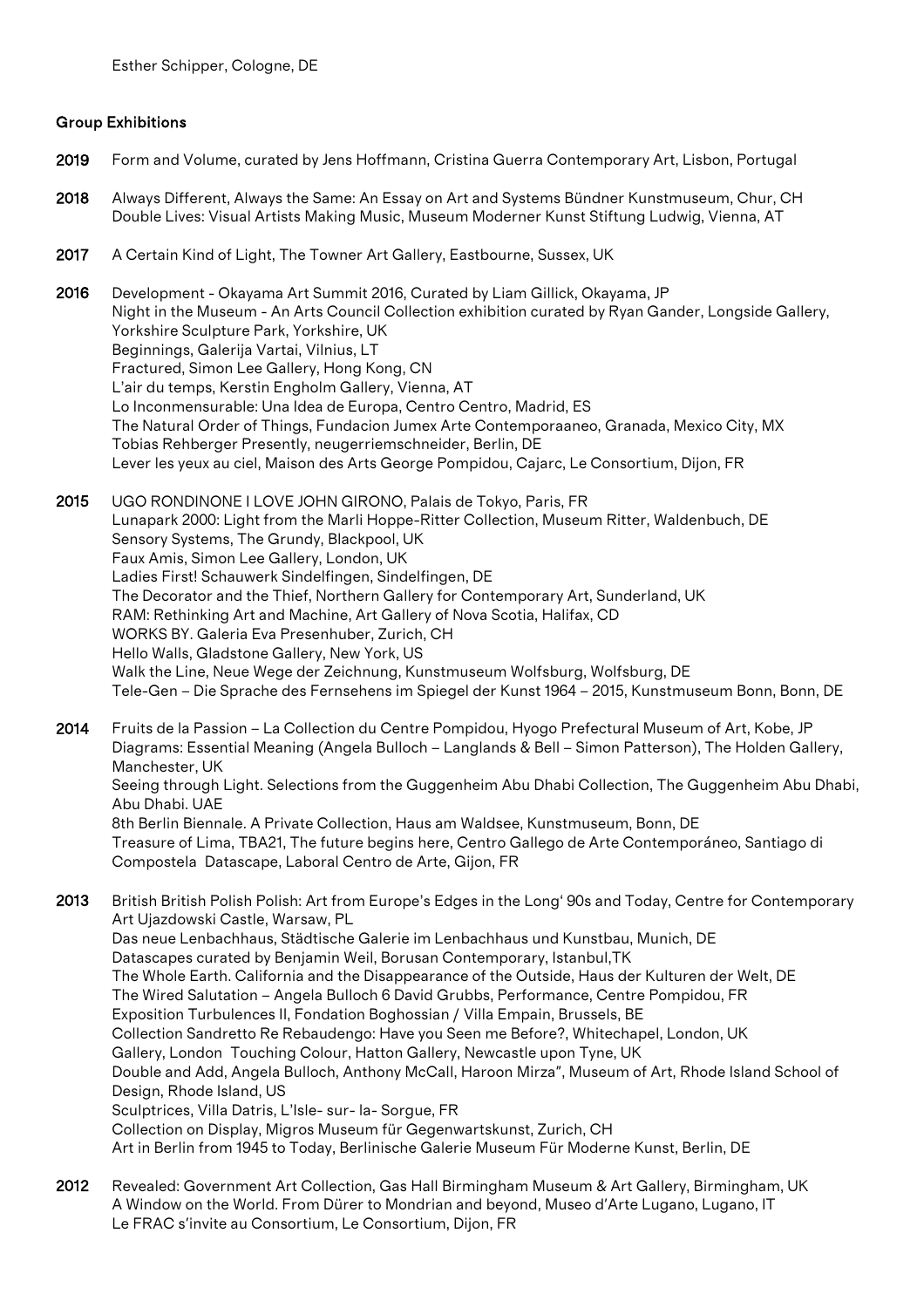The Simple Life, Kunstverein & Stiftung Springhornhof, Neuenkirchen bei Soltau, DE Nouveau Festival du Centre Pompidou, 3ème Edition, Centre Pompidou, Paris, FR Turbulences, Espace Culturel Louis Vuitton, Paris, FR Paramor - Works from the collections Frac des Pays de la Loire and Poitou-Charentes, Frac !des Pays de la Loire, Carquefou, FR From 199A to 199B: Liam Gillick and Anti-Establishment, Center for Curatorial Studies Bard College and Hessel Museum of Art, Annandale-on-Hudson, US Editions!, Grieder Contemporary, Zurich, CH DECADE: Contemporary Collecting 2002–2012, Albright Knox Art Museum, Buffalo New York, US Enlightened Electric Light as the Fairy of Art, Artipelag Konsthall, Gustavsberg, SE Dogma, curated by Gianni Jetzer, Metro Pictures, New York, US

2011 Play Ground, New Walk Museum and Art Gallery, Leicester, UK Magical Consciousness – Producing Images by their denial, Co-Curated by RunaIslam, Arnolfini, Bristol, UK Deep Comedy, Curated by Dan Graham, Le Consortium, Dijon, FR Richard of York Gave Battle in Vain, Whitechapel Gallery, London, UK Sculpture Now, Galerie Eva Presenhuber, Zurich, CH Weltraum. Die Kunst und ein Traum, Kunsthalle Wien, Vienna, AT Produced by Migros! Sammlung migros museum für gegenwartskunst, Kunsthalle Fridericianum, Kassel, IT Adventure in Wonderland, MDM Museum Porto Cervo, Porto Cervo, IT

2010 THE PRIVATE MUSEUM - The passion for contemporary art in the collections in Bergamo, Galleria d'Arte Moderna, Bergamo, IT Just Love Me, Musée d'Art Moderne Grand-Duc Jean, FR Galerie Helga de Avelar, Margenes de Silencio, Caraces, ES FRESH HELL, Carte blanche to Adam McEwen, Palais de Tokyo, Paris, FR 62 Simon Lee Gallery á Paris, Galerie kreo, Paris, FR The private museum – The passion for contemporary art in the collections in Bergamo, GAMeC, Bergamo,IT ZERO bis unendlich, Schauwerk, Sindelfingen, DE The Garage Center for Contemporary Culture, Moscow, The New Decor, Moscow, RU The rhythm of Istanbul, AKBANK Sanat, Istanbul, TR Ausstellung zum Kunstpreis der Stadt Wolfsburg, Städtische Galerie, Wolfsburg, DE Schauwerk Sindelfingen, Sindelfingen, DE St. Reinoldi: LichtKunstRaum (im Rahmen der Kulturhauptstadt Europas RUHR.2010), Dortmund, DE Biennale für Internationale Lichtkunst (im Rahmen der Kulturhauptstadt Europas RUHR.2010), Unna, DE High Ideals & Crazy Dreams (kuratiert von Gerwald Rockenschaub), Galerie Vera Munro, Hamburg, DE SOUndART, La Casa Encendida, Madrid, ES Drawing Time, Galerie Poirel / Frac Lorraine, Nancy / Metz, FR A Roll of the Dice, Cristina Guerra, Lisbon, PT

2009 We Are Sun-kissed and Snow-blind, Galerie Patrick Seguin invites Galerie Eva Presenhuber, Paris, FR Universal Code, The Power Plant, Toronto, CD Yellow and Green, Museum für Moderne Kunst, Frankfurt am Main, DE The Porn Identity, Kunsthalle Wien, Vienna, AT Social Criticism 1993–2005, an art historical expose, Kalmar Art Museum, Kalmar, SE

2008 The Impossible Prison, Nottingham Contemporary, Nottingham, UK Theanyspacewhatever, Guggenheim Museum, New York, US Team 404 & John Armleder: Clinch/Cross/Cut, NEW JERSEYY, Basel, CH Martian Museum of Terrestrial Art, Barbican Centre, London, UK Kunstmaschinen. Maschinenkunst, Museum Tinguely, Basel, CH Typed, Sadie Coles HQ, London, UK Color Chart: Reinventing Color. 1950 to Today, Museum of Modern Art, New York, US San Diego Museum of Art, San Diego, US Festival Lex Voix Magnetiques, Lille, FR Pièces à vivre, FRAC Poitou-Charentes, Angoulême, FR Blasted Allegories. Works from the Ringier Collection, Kunstmuseum Luzern, CH Platform Seoul 2008, various locations, Seoul, KP Turner Prize: A RetrospectiveMori , Art Museum, Tokyo, JP

2007 To The People of Korea, Anjang Public Art Project, Anjang, KP Kunstmaschinen. Maschinenkunst, Schirn Kunsthalle, Frankfurt am Main, DE Jubilee Exhibition, House Eva Presenhuber, Vnà, CH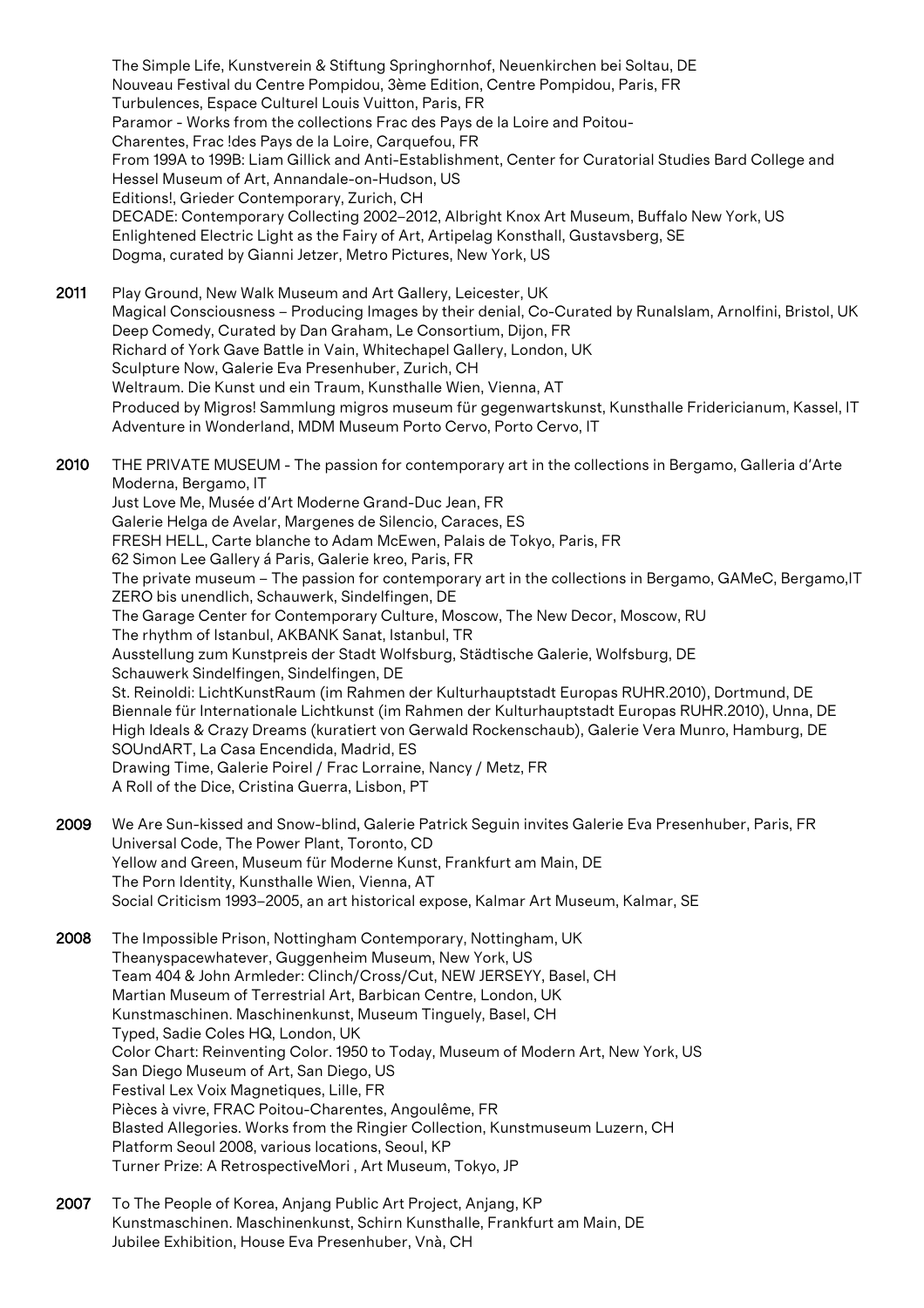Turner Prize: A Retrospective, Tate Britain, London, UK Cuestion Xeracional / General Questions, Centro Galego de Arte Contemporanea, Santiago de Compostela, ES BODYPOLITICX, Witte de With, Rotterdam, NL

Ensemble, ICA, Institute of Contemporary Art, Philadelphia, US COSMIC DREAMS, Centro Cultural Andratz, Andratx/ Mallorca, ES The Suspended Moment, Z33, Hasselt, BE Klang im Bild, Opelvillen, Rüsselheim, DE

2006 Anstoss Berlin: Kunst macht Welt, Haus am Waldsee, Berlin, DE Abstract Art Now: Strictly Geometrical, Wilhelm Hack Museum, Ludwigshafen, DE Galleri MGM, Oslo, NO Tate Triennial, Tate Britain, London, UK Satellite of Love, Witte de With, Rotterdam, NL Backdrop, Bloomberg Space, London, UK Wrong, Klosterfelde Linienstraße, Berlin, DE From Damien Hirst's Murderme Collection: In the Darkest Hour there will be Light, Serpentine Gallery, London, UK Bewegung im Quadrat: Das Quadrat in Malerei, Kinetischer Kunst und Animation,Museum Ritter, Waldenbuch, DE Collection Helga de Alvear, Centro Cultural de Belem, Lisboa, PT Galleri MGM, Oslo, NL Lichtkunst aus Kunstlicht, Museum für Neue Kunst, Karlsruhe, DE

2005 36 x 27 x 10, White Cube - Palast der Republik, Berlin, DE Ambiance – Auf beiden Seiten des Rheins, K 21, Kunstsammlung im Ständehaus, Düsseldorf, DE Ambiance – Auf beiden Seiten des Rheins, Valencia Biennial, Agua, Sin Ti No Soy, Valencia, ES Preis der Freunde der Nationalgalerie, Hamburger Bahnhof, Berlin, DE Extreme Abstraction, Albright-Knox Art Gallery, Buffalo, US Bidibidobidiboo, Fondazione Sandretto Re Rebaudengo, Turin, IT THE SUSPENDED MOMENT/le temps suspendu, H & F collection, Crac Alsace, Altkirch, FR THE TREASON OF SCULPTURE, Galeria Mario Sequeira, Braga, PT EN/OF 001-030, Museum Kurhaus, Kleve, DE Collection 2, Fondation pour l'Art Contemporain Claudine et Jean-Marc Salomon, Stuttgart, DE

2004 Funny Cuts – Cartoons und Comics in der zeitgenössischen Kunst, Staatsgalerie, Stuttgart, DE Playlist, Palais de Tokyo, Paris, FR Performative Architektur/Performative Installation 5, GFZK–2 Leipzig, Leipzig, DE One on One, Van Abbemuseum, Eindhoven, NL Vilette Numérique, Parc et Grand Hall La Vilette, (cur. by Benjamin Weill), Paris, FR Open, Arcadia University Art Gallery, Glenside, US Einleuchten, Museum der Moderne, Salzburg, AT Art Unlimited, Basel, CH 100 Artists see God, ICI touring exhibition, Contemporary Jewish Museum, San Francisco/Laguna Art Museum, Laguna Beach, US Raisons et Sentiments. Collection FNAC, CRAC Alsace, Altkirch, FR Specific Objects, Galerie Mehdi Chouakri, Berlin, DE Live and let die, Schiffbau, Zurich, CH

2003 Einbildung. Das Wahrnehmen in der Kunst (Imagination. Perception in Art), Kunsthaus Graz am Landesmuseum Joanneum, Graz, AT Coolustre, Collection Lambert, Avignon, FR Poème/image, Kunshaus Schloss Wendlinghausen, Dörentrup, DE Brightness, Museum of Modern Art, Dubrovnik, HR Conceptualisms, Akademie der Künste, Berlin, DE Cromatic Sensation, Gallery Hyundai, Seoul, KP Disco Floor\_Bootleg: 4, Medienturm Graz, Graz, AT It's in our hands, Migrosmuseum für Gegenwartskunst, Zurich, CH Form Specific, Moderna Galerija, Ljubljana, SI Utopia Station, La Biennale di Venezia, Venice, IT

2002 Favorites, Galerie & Edition Artelier, Graz, AT Claude Monet...bis zum digitalen Impressionismus, Fondation Beyeler, Riehen/Basel, CH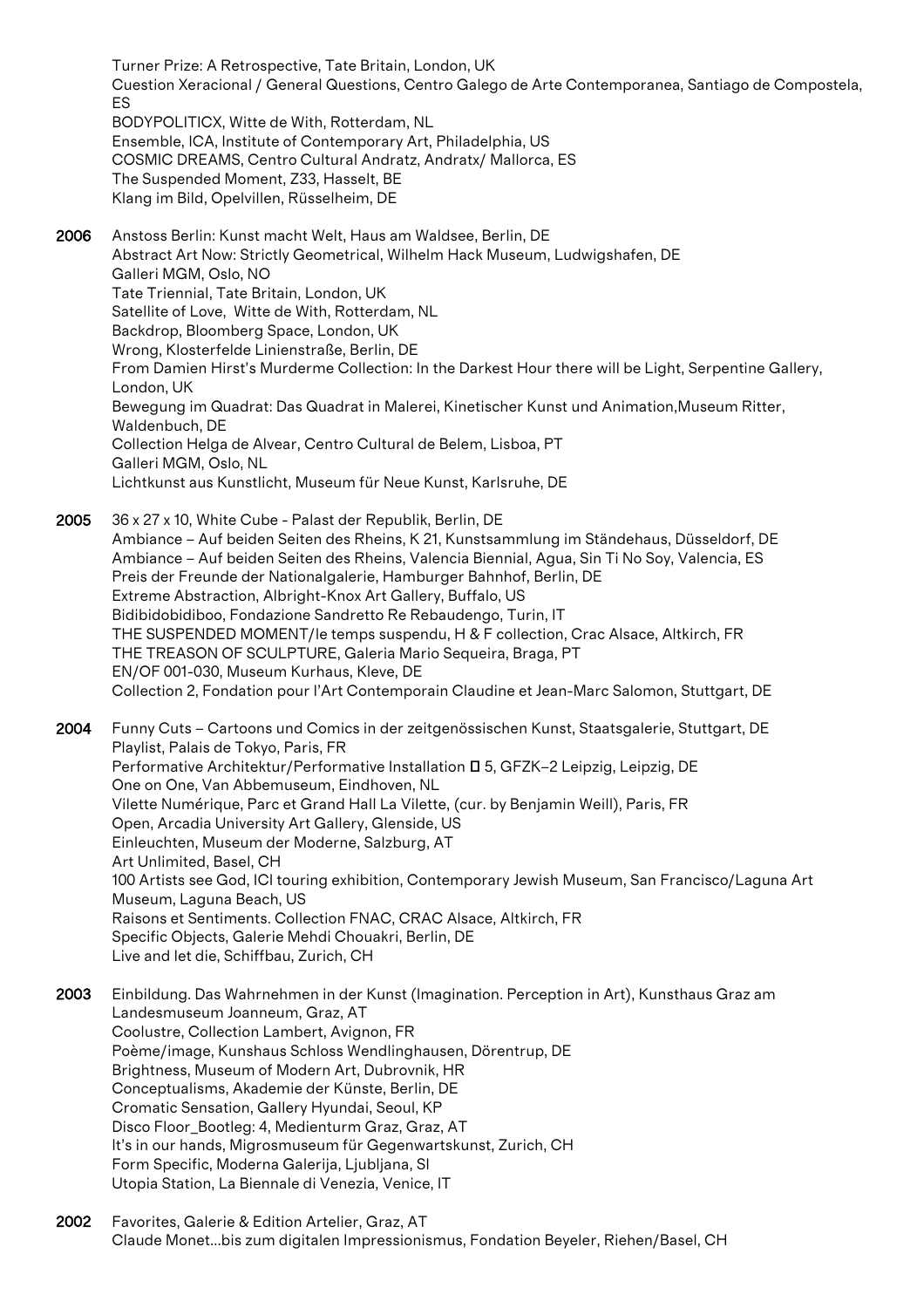Frequenzen [Hz]/Frequencies [Hz], Schirn Kunsthalle Frankfurt, Audiovisuelle Räume/Audio-visual Spaces, Frankfurt, DE No Ghost Just a Shell, Institute of Visual Culture, Cambridge, UK

2001 Kochwerkstatt, Kokerei Zollverein. Projekte von Angela Bulloch, Maria Eichhorn, Hans-Peter Feldmann, Essen, DE Timewave zero/The politics of ecstasy, Grazer Kunstverein, Graz, AT L'Esprit de famille, MAMCO (Centre d'art moderne et contemporain), Geneva, CH Connivence, Biennale de Lyon, Lyon, FR

2000 Aussendienst Kunstprojekte in öffentlichen Räumen, Kunstverein in Hamburg/Kulturbehörde Hamburg, cur. Stephan Schmidt-Wulffen, Hamburg, DE media art 200, Seoul Metropolitan Museum, Seoul, KP M(odel) 4, Büro Friedrich, Berlin, DE Deep Distance/Die Entfernung in der Fotografie, Kunsthalle Basel, Basel, CH Sofokleous, Rebecca M. Camhi Gallery, Athens, GR Dire Aids. Arte nell'epoca dell'Aids, Palazzo della Promotrice delle Belle Arti, Turin, IT Presumed Innocent, CAPC, Bordeaux, FR Sonic Boom, Hayward Gallery, London, UK Version\_2000, Centre pour l'image contemporaine Saint-Gervais, Geneva, CH EIN/räumen. Arbeiten im Museum, Hamburger Kunsthalle, Hamburg, DE Against Design, ICA, Philadelphia, US

1999 Common People, Fondazione Re Rebaudengo per l'Arte, Guarene d'Alba, IT tout contre l'art contemporain, Galerie du Sud du Centre Georges Pompidou, Paris, FR Power, Galerie für Zeitgenössische Kunst Leipzig, Leipzig, DE Video Store II'by bdv, XN99 Espace des Arts, Chalon-sur-Saone, FR L'Espace Lausannois d'Art Contemporain, Lausanne, CH Sweetie: Female Identity in British Video (with Sylvie Fleury), The British School at Rome, Rome, IT Bandside Browser, (organised by the Tate Gallery of Modern Art) St. Christopher's House, London, UK Etcetera, Spacex Gallery, Exeter, UK To Design For, Le Spot, Le Havre, FR Borderline PILOT – the audience from a distance, Museum van Bommel van Dam, Venlo, NL At Home with Art, Tate Gallery, London, UK Essential Things, (cur. Guy Mannes Abott), Robert Prime Gallery, UK Tendenzen der 80er und 90er Jahre, Museum für neue kunst zkm, Karlsruhe, DE Neues Museum Weimar, Strengthening Wind form Changing Directions – International Avant Garde since, The Paul Maenz Collection, 1960 Weimar, DE Space, Schipper & Krome, Berlin, DE Here to stay. Arts Council Collection purchases from the 1990's', The Potteries Museum & Art Gallery, Stokeon-Trent, UK

1998 Weather everything, Galerie für Zeitgenössische Kunst Leipzig, Leipzig, DE UK Maximum Diversity, Atelierhaus der Akademie der Bildenden Künste, Vienna, AT UK Maximum Diversity, Galerie Krinzinger in der Bregenzer Fabrik, Bregenz, AT La Nuit, l'oubli, Musée d'art moderne et contemporain MAMCO, Patchwork in Progress 3. Geneva, CH Kunst und Parlament, Deutscher Bundestag, Berlin, DE Mai 98 – Positionen zeitgenössischer Kunst seit den 60er Jahren, Kunsthalle Köln am Neumarkt, Cologne, DE Lifestyle. Internationale Kunst in den Grenzbereichen von Mode, Design, Styling, Interieur und Werbung, Kunsthaus Bregenz, Bregenz, AT Fast Forward (Trade Marks/Body Check), Kunstverein Hamburg, Hamburg, DE Vive la Vie! Le Parvis, Centre d'art contemporain, Pau, FR Grenzenlos, Berlin Art Club as guest in the Mies van der Rohe Pavillon, Barcelona, ES Kunstausstellung Holderbank, Holderbank, CH Homo Zappiens Zappiens, Université Rennes, Rennes, FR Art from the UK, Sammlung Goetz, Munich, DE I shop therefore I am, Kunstverein in Hamburg, Hamburg, DE Emotion – Young British and American Art from the Goetz Collection, Deichtorhallen, Hamburg, DE Typische Handbewegung, Künstlerwerkstatt München, Munich, DE John Armleder, Angela Bulloch, Pierre Joseph, Jonathan Monk, Le Spot, Le Havre, FR Z.U.P. Zone à urbaniser en priorité, Fonds Régional d'Art Contemporain, Marseille, FR Crossings, Kunsthalle Wien, Vienna, AT Entropy at Home'Suermondt Ludwig Museum, Aachen, DE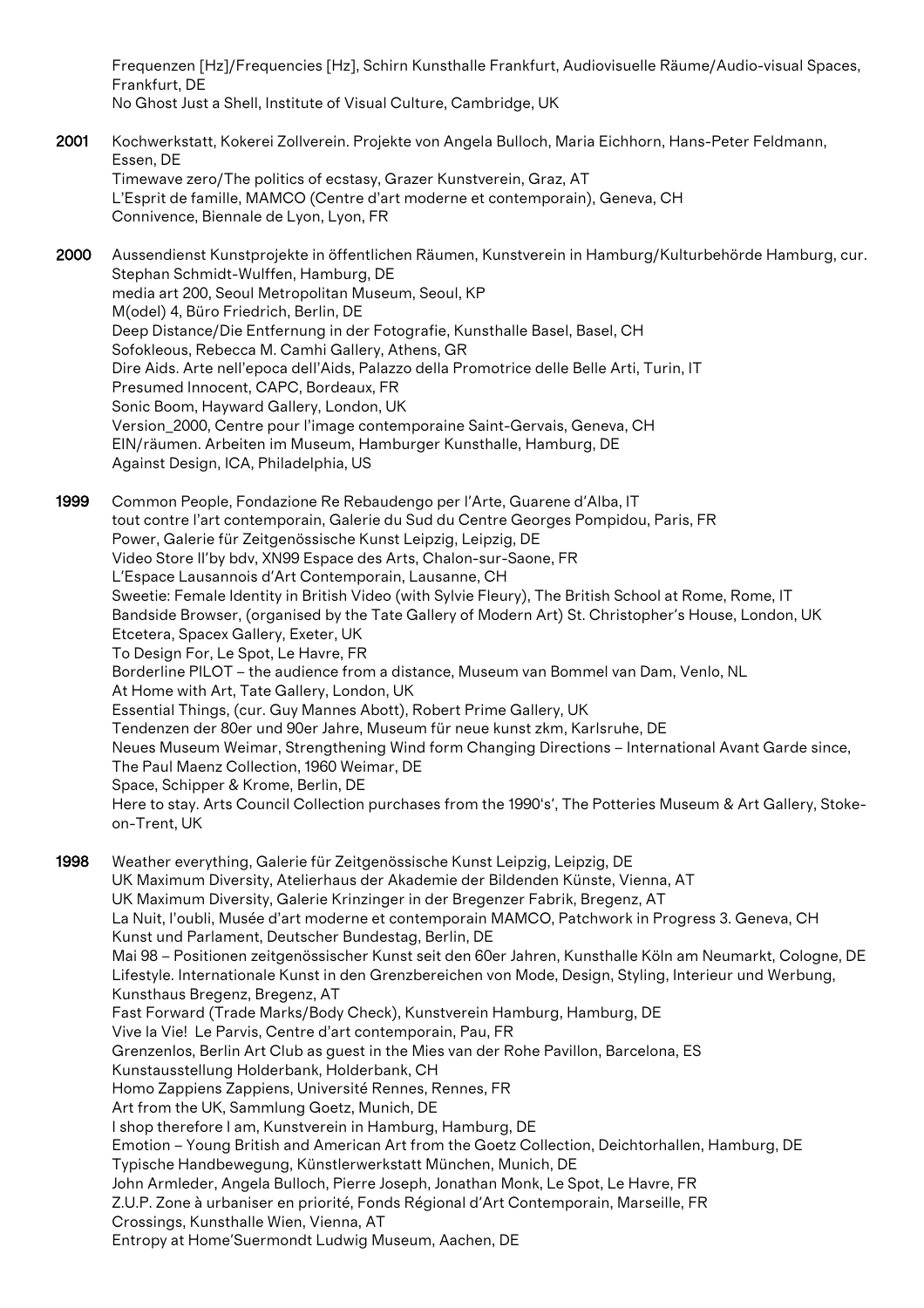Inglenook, Feigen Contemporary, New York, US Root, Chisenhale Gallery, UK London Calling, The British School at Rome, Rome, IT

- 1997 life/live, Centro Cultural de Belém, Belém, BR Material Culture: The Object in British Art of the 1980s and '90s, Hayward Gallery, London, UK Moment ginza, Le Magasin, Centre d'Art Contemporain, Exhibition project by Dominique Gonzales-Foerster, Grenoble, FR Rooms with a View: Environments for Video, Guggenheim Museum Soho, New York, US Performance Anxiety, (exhibition itinerary: Santa Fe and San Diego) Museum of Contemporary Art, Chicago, US Kunst...Arbeit, Sammlung Südwest LB, Stuttgart, DE Flexible, Museum für Gegenwarstkunst Zurich, CH Was nun? Schipper & Krome, Berlin, DE Pop Video, Kölnischer Kunstverein, Cologne, DE Persona X, Salzburger Kunstverein, Salzburg, AT The Turner Prize 1997, Tate Gallery, London, UK ca-ca poo-poo, kölnischer Kunstverein, Cologne, DE Such is Life, Serpentine Gallery, Bookshop, [with Sylvie Fleury], (cur. Jonathan Wathkins), London, UK Tanti Video, (Arcate Art Fabrica, with Sylvie Fleury), Turin, IT Kunst in der Leipziger Messe, Glashalle, Messegelände Leipzig, Leipzig, DE Connexions Implicites, L'Ecole Nationale des Beaux-Arts, Paris, FR Robert Prime Gallery, London, UK Un toit pour tout le monde. Werke aus der Sammlung Frac Languedoc-Roussillon, Künstlerhaus Bethanien, Berlin, DE Private Face – Urban Space. Gas Works, Athens'Rethymnon Centre for Contemporary Art, Crete, GR Opening exhibition, LEA Gallery, London, DE History – The Magic Collection, Ferens Art Gallery, Kingston upon Hull, UK Brain Multiples @Art Metropole,Toronto, CD Dramatically Different, Le Magasin, (cur. Eric Troncy, Yves Aupetitallot) Grenoble, FR Medium of Exchange, CCH, Hamburg, DE 1996 Traffic, CAPC Musée d'Art Contemporain cur. Nicolas Bourriaud) Bordeaux, FR Gedraag je! Behave! Benimm Dich! Tiens-toi bien, Amsterdam Stedelijk Museum, Bureau Amsterdam, Amsterdam, NL Collezionismo a Torino, Castello di Rivoli, Museo d'Arte Contemporanea, Turin, IT Kunst in der neuen Messe Leipzig, Leipziger Messe, Leipzig, DE Museum der Bildenden Künste, Niele Toroni/Angela Bulloch', Leipzig, DE Der Umbau Raum, Künstlerhaus Stuttgart, Stuttgart, DE Kiss This, Focal Point Gallery, Southend-on-the Sea, UK Model Home, (Clocktower Gallery, cur. Alanna Heiss) New York, US Multiple Pleasure, Tanya Bonakdar Gallery, New York, US Dinner', Cubitt Gallery, (cur. Girogio Sadotti), London, UK Other men's flowers, Aurel Scheibler Galerie, Cologne, DE Variations, op. 96, Hôtel Saint Simon, Angoulême, FR Escape Attempts, Christiania, (cur. GLOBE/Jack Jaeger) Copenhagen, DK are you talking to me?, Gallery Specta, Copenhagen, DK Orte des Möglichen. Weibliche Positionen in der zeitgenössischen Kunst', Hypobank International S.A./Achenbach Kunsthandel, Luxembourg/Düsseldorf, DE Supastore de Luxe, UP & Co., New York, US All in one, Schipper & Krome, Cologne, DE The Cauldron, The Henry Moore Studio, Halifax, CD nach weimar, Kunstsammlungen zu Weimar, Weimar, DE Life/Live, Musée d'Art Moderne de la Ville de Paris, France, Paris, FR Full House – Junge Britische Kunst, Kunstmuseum Wolfsburg, (cur. Veit Görner) Wolfsburg, DE Files - Art as a Position in the Age of Global Technologies, bunkr, Berlin, DE Itinerant Texts, Camden Arts Centre, London (commissioned by Bookworks), UK
- 1995 Corpus Delicti, London i 90'erne, Kunstforeningen, (cur. Torben Christensen) Copenhagen, DK Das Ende der Avantgarde, Kunst als Dienstleistung, Kunsthalle der Hypo-Kulturstiftung, Munich, DE Toys, Galerie Jousse Seguin, (cur. Nicolas Bourriaud, Eric Troncy) Paris, FR Wohnzimmer, Schipper & Krome, Cologne, DE How is everything, Wiener Secession, (cur. Erwin Wurm, Martin Walde) Vienna, AT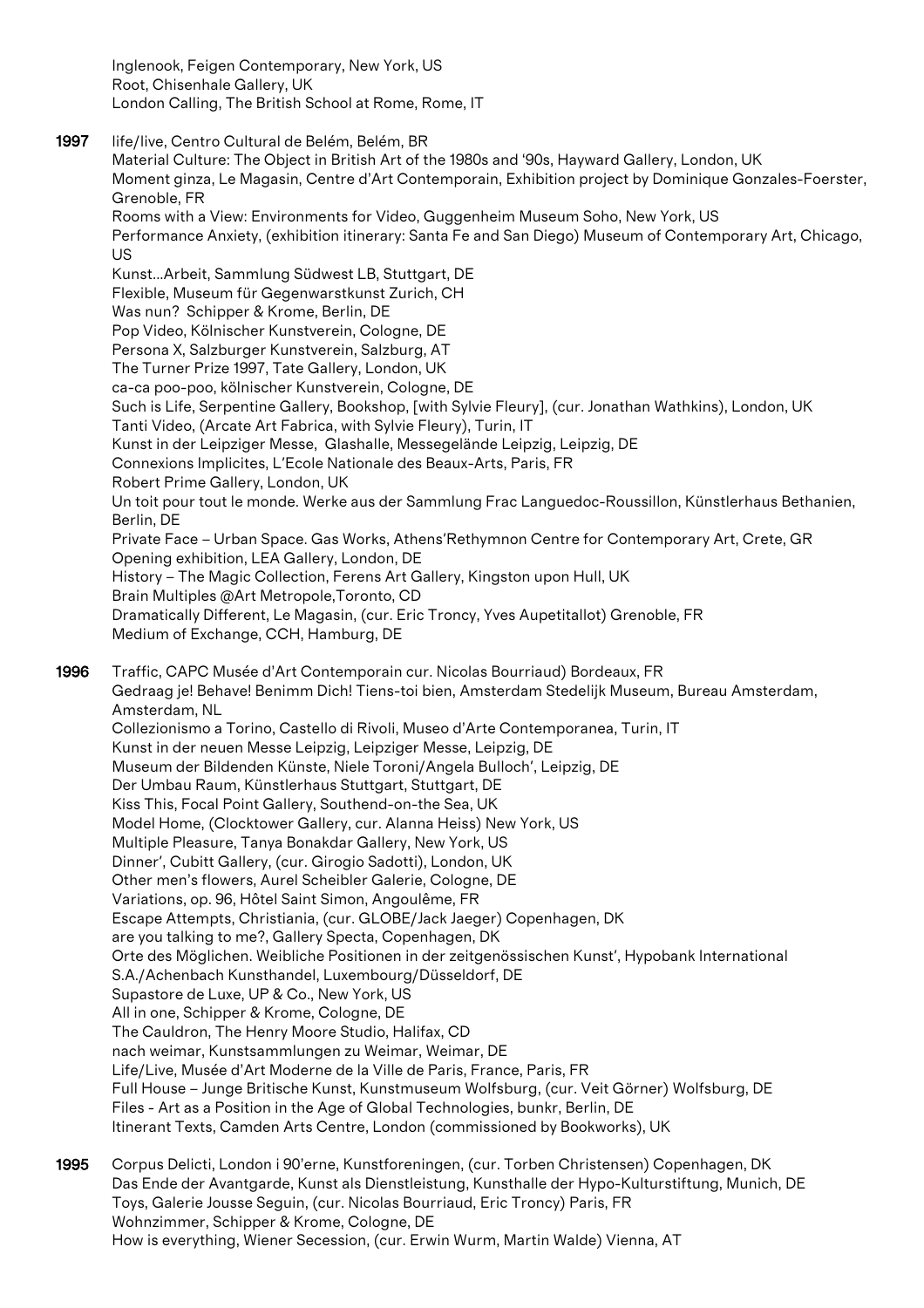En passant...,Akademie der bildenden Künste, (cur. Andreas Spiegel) Vienna, AT Never mind the nineties, Kunst-Werke Berlin, Berlin, DE Stoppage, CCC Centre Culturel Contemporain/Villa Arson, (cur. Liam Gillick) Tours/Nice, FR Faction Video, Det Kongelige Danske Kunstakademi, (cur. Liam Gillick) Copenhagen, DK 444 & 222 Too, South London Gallery, London, UK Sage, Galerie Michel Rein, [with Sam Taylor Wood, Gillian Wearing, Elisabeth Wright], Tours, FR X: KunstKanal, World Tea Party, Mediapark, Cologne, DE Klangskulpturen, Augenmusik, Ludwig Museum, Koblenz, DE Collection, fin Xxe, FRAC Poito u-Charentes, Angoulême, FR Le Labyrinthe Moral, Le Consortium, (cur. Liam Gillick and Philippe Parreno) Dijon, FR Am Rande der Malerei, Kunsthalle Bern, Bern, CH Space Odessey, Eleni Koroneou Gallery, (cur. Helena Papadopoulos) Athens, GR 1994 WM Karaoke, Portikus, (with Liam Gillick), (cur. Georg Herold) Frankfurt a. M., DE Surface de Réparation, Espace FRAC, (cur. Eric Troncy) Dijon, FR Wall to Wall, Leeds City Art Gallery, (cur. Maureen Paley), Leeds, UK temporary translation(s); Sammlung Schürmann, Deichtorhallen, Hamburg, DE Sammlung Schürmann, Ludwig Museum, Aachen, DE Blup/Bleep, Westwerk, Hamburg, DE Mixbild, Schipper & Krome, Cologne, DE The Antidote, Centre 181 Gallery, London, UK the box presenta: Cloni, A&M Bookstore (cur. Tommaso Corvi Morva) Milano, IT Angela Bulloch, Meg Cranston, Sarah Seager, Thaddeus Strode, Brian Butler-1301 (L.A.), presents, Art & Public, Geneva, CH Informationsdienst, Grazer Kunstverein, Graz, AT Grand Prix de Monaco, (cur. Axel Huber) Nice/Monaco, FR Gradus ad Paranassum, Arbeiten zeitgenössischer KünstlerInnen, Kunsthaus Welker, Heidelberg, DE New reality mix, [performance and video weekend], Stockholm, SE The Institute of Cultural Anxiety: Works from the Collection, Institute of contemporary art ICA, cur. Jeremy Millar, London, UK Use Your Allusion – recent video art, Museum of Contemporary Art, Chicago, US 1993 Viennese Story, Wiener Secession, (cur. Jèrome Sans) Vienna, AT Galerie Walchetum, (cur. Eva Presenhuber) Zurich, CH Documentario 2, Spazio Opos, Milano, IT Tutto Tondo, Galerie Monika Sprüth, Cologne, DE Aperto '93', Biennale di Venezia, (cur. Helena Kontova) Venice, IT The art of survival/baby-doll saloon, Laure Genillard, (with Sylvie Fleury), London, UK Summer 93, Air de Paris, FR Nulle part et partout (carte blanche à Amy Barak), Espace Paul Boyé, Sète, FR My little Toilet, (cur. Jonathan Monk) Glasgow, IR London Photo Race, Friesenwall 120, Cologne, DE Christmas Shop, Air de Paris, France, Paris, FR Unplugged: The Demo Video Tape, Holiday Inn, (cur. Nicolas Bourriaud) Cologne, DE Dokumentationsraum, Esther Schipper, Cologne, DE Dancing Girls, 'Store 5, (with Kate Daw), Melbourne,AUS An old song and a new drink, Café Beaubourg, (with Liam Gillick), Paris, FR Esther Schipper at the Christopher Grimes Gallery, Santa Monica,US 1992 Il faut construire l'hacienda, CCC Centre Culturel Contemporain, (cur. Nicolas Bourriard, Eric Troncy, Alain Julien-Lafierrière) Tours, FR États Specifiques – 11 Artistes Anglais, Musée des Beaux-Arts André Malraux, Le Havre, FR Lying on top of the building the clouds seemed no nearer than they had when I was lying on the street, Monika Sprüth Galerie/Le Case d'Arte, Cologne/Milano, IT Group Show, Esther Schipper, Cologne, DE Still, Andrea Rosen Gallery, New York, US Dirty Data – Sammlung Schürmann, Ludwig Forum für Internationale Kunst, Aachen, DE Angela Bulloch, Adam Chodzko...instructions received by Liam Gillick, Gio Marconi, Milano, IT

Lily van der Stokker, Angela Bulloch, Stephane Magnin – Wall Drawings, Air de Paris, France, Nice, FR Molteplici Cultura, (cur. Liam Gillick, Paul Mittleman) Rome, IT

Informationsdienst, Ausstellungsraum Künstlerhaus Stuttgart, (cur. Ute Meta Bauer, Tina Geissler, Sandra Hasenteufel) Stuttgart, DE

Manifesto, (cur. Benjamin Weil, Daniel Buchholz) Cologne, DE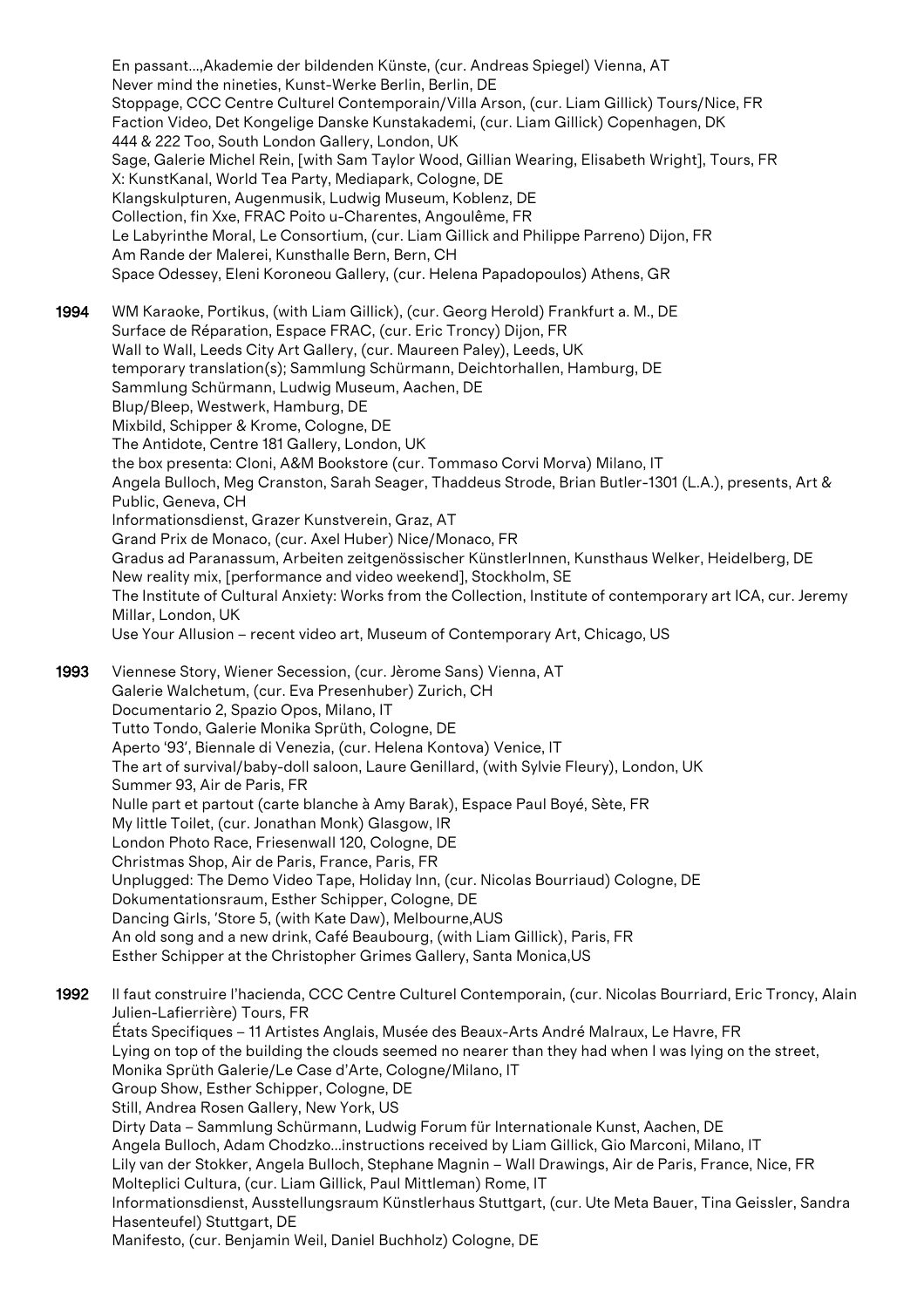Manifesto, Castello di Rivoli, (cur. Benjamin Weil, Daniel Buchholz) Torino, IT Manifesto, Wacoal Arts Centre, (cur. Benjamin Weil, Daniel Buchholz) Tokyo, JP Manifesto, Urbi et Orbi, (cur. Benjamin Weil, Daniel Buchholz) Paris, FR ON, Interim Art, London, UK

- 1991 Rêve, Fantaisie, Galerie de Mois, (cur. D. Gonzales-Foerster, Elein Fleiss, Bernard Joisten) Paris, FR Angela Bulloch, Sarah Seager and Craig Wood, Interim Art/Victoria Miro Gallery, London, UK No Man's Time, Villa Arson, Nice, FR Broken English, Serpentine Gallery, London, UK Projection, Castello di Rivara, Torino, IT Plastic Fantastic Lover (object a), BlumHelman Warehouse, (cur. Catherine Lui) New York, US Devices, Josh Baer Gallery, (cur. Bruce Ferguson) New York, US Marking Time, The Drawing Center, New York, US
- 1990 Common Market, Richard Kulenschmidt Gallery, (cur. Barbara Steffens) Los Angeles, US The Köln Show, Cologne, DE Loving Correspondence, Massimo Audiello Gallery, New York, US Seven Obsessions, Whitechapel Art Gallery, London, UK 1989 Home Truths, Castello di Rivara, (cur. Kate MacFarlane) Turin, IT Bulloch, Hume, Landy, Esther Schipper, Cologne, DE
- 1988 Freeze, PLA Building, Part 1], London, UK Freeze PLA Building [Part 3], London, UK

#### Awards and Grants

- 2011 Canada Council, Visual Artists' Grant Kunstpreis der Stadt Wolfsburg, DE Vattenfall Contemporary Art Price, Berlin, DE
- 2009 Kunstpreis der Stadt Wolfsburg, DE
- 2005 Preis der Freunde der Nationalgalerie Nomination, Hamburger Bahnhof Museum für Gegenwartskunst, Berlin, DE
- 2002 ASEF (Asia-Europe Foundation) Cultural Grant
- 1994 two months artist residency Arcus-project, Moriya, JP
- 1989 Whitechapel Artists Award, London, UK

#### Projects

- 2014-16 Radiance Project, Guy's Hospital, London, UK
- 2014 Cipher of L, Rolls-Royce Motor Cars, London, UK
- 2013 Blowing in the wind... FRAC Nords Pays de Calais / AP2, Dunkirk, FR
- 2010 Ruhr Licht Biennale, St Reinoldi, Dortmund, DE Art Pacours, Art Basel, Basel Cathedral, Basel, CH
- 2009 Zebra Crossing, Nantes, FR
- 2008 Zhang Jiang Public Art Project, Shanghai, CN
- 2007 Anyang Public Art Project, Anyang, KP
- 2005 Dior, Shinsaibashi, Osaka, JP
- 2002 Pacific Rim, Nord LB, Hannover, DE